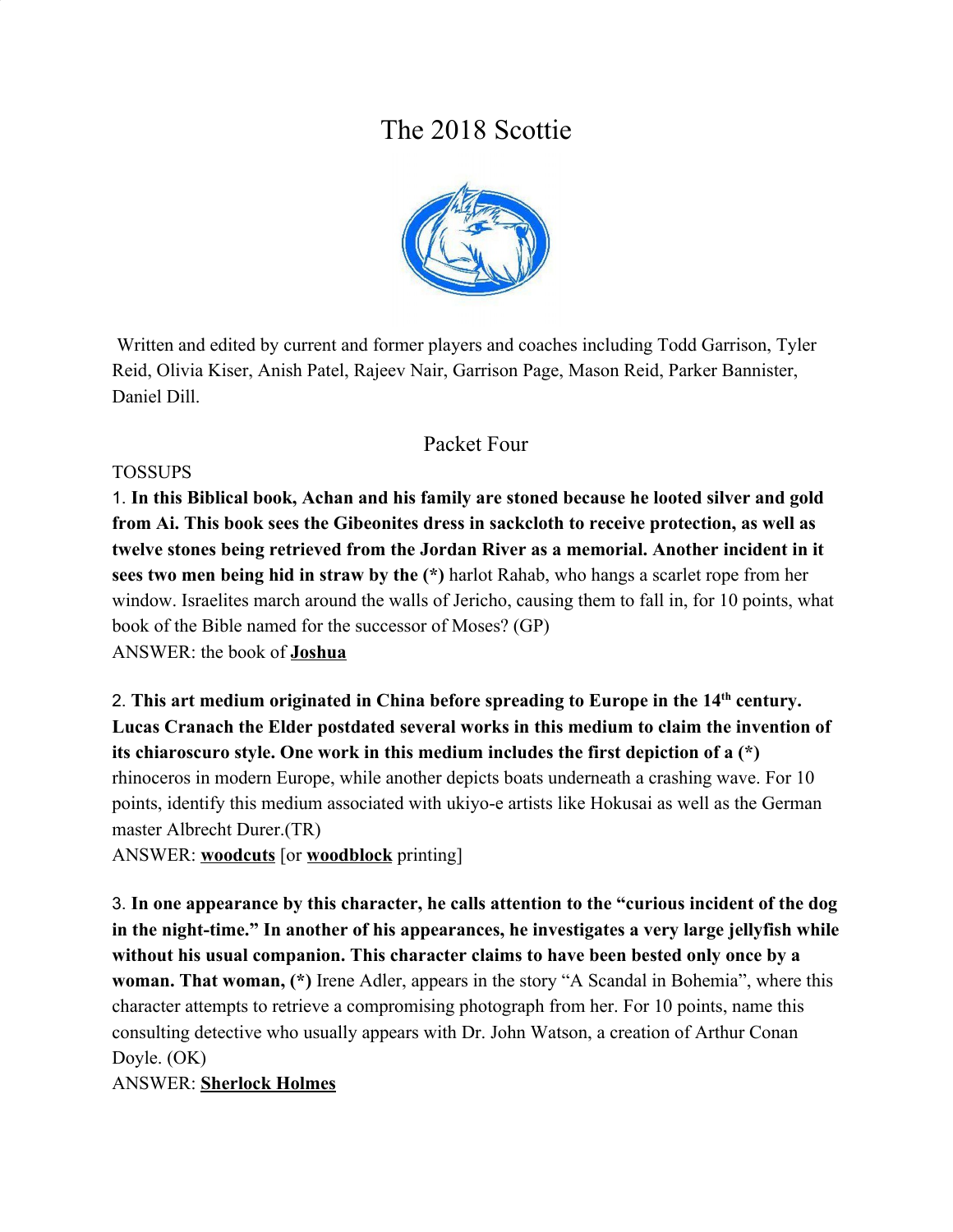4. **The largest branch of an ethnic group in Russia called the Nenets speak a language with the same name as this habitat where they reside. The musk ox and snowy owl are two animals that have large populations in this (\*)** biome. One of the factors that separates this ecosystem from other similar regions close by, is its freeze-thaw cycle. Permafrost is a significant feature of, for 10 points, this cold, treeless biome found mostly in the Arctic Circle. (TG)

ANSWER: **tundra**

5. **Third party candidates Peter Cooper of the Greenback Party and Green Clay Smith from the Prohibition party campaigned in this election. Joseph P. Bradley headed the commission that decided the outcome of this election. The winner of this election failed to receive a (\*)** majority of the electoral votes, but gained the support of Southern Democrats after agreeing to end Reconstruction. For 10 points, name this controversial election in which Samuel Tilden was defeated by Rutherford B. Hayes. (RN) ANSWER: Election of **1876**

6. **This author wrote of Tish and Fonny, the latter of whom is falsely accused of rape, in** *If Beale Street Could Talk***. Another novel by this author sees David's fiance leave him after discovering his homosexuality, and Jacquez is (\*)** murdered by the title character of that novel. This author also created Gabriel Grimes, the resentful stepfather of John, who experiences a religious awakening. For 10 points, name this American author of *Giovanni's Room* and *Go Tell It on the Mountain.* (GP)

ANSWER: James Arthur **Baldwin**

7. **One of this man's most important advisors was General Patrick Gordon, who helped put down a rebellion attempting to install this leader's sister. This ruler created a "toy army" to help train children to fight in the real army. He established his country's first naval base on the Sea of Azov and implemented several reforms, including a (\*)** beard tax, in order to "Westernize" his country. For 10 points, name this Russian ruler who moved the capital to a city that he named after himself. (PB)

ANSWER: **Peter the Great** [accept **Peter I** or **Peter** Alexeyevich **Romanov**; prompt on just "Peter"]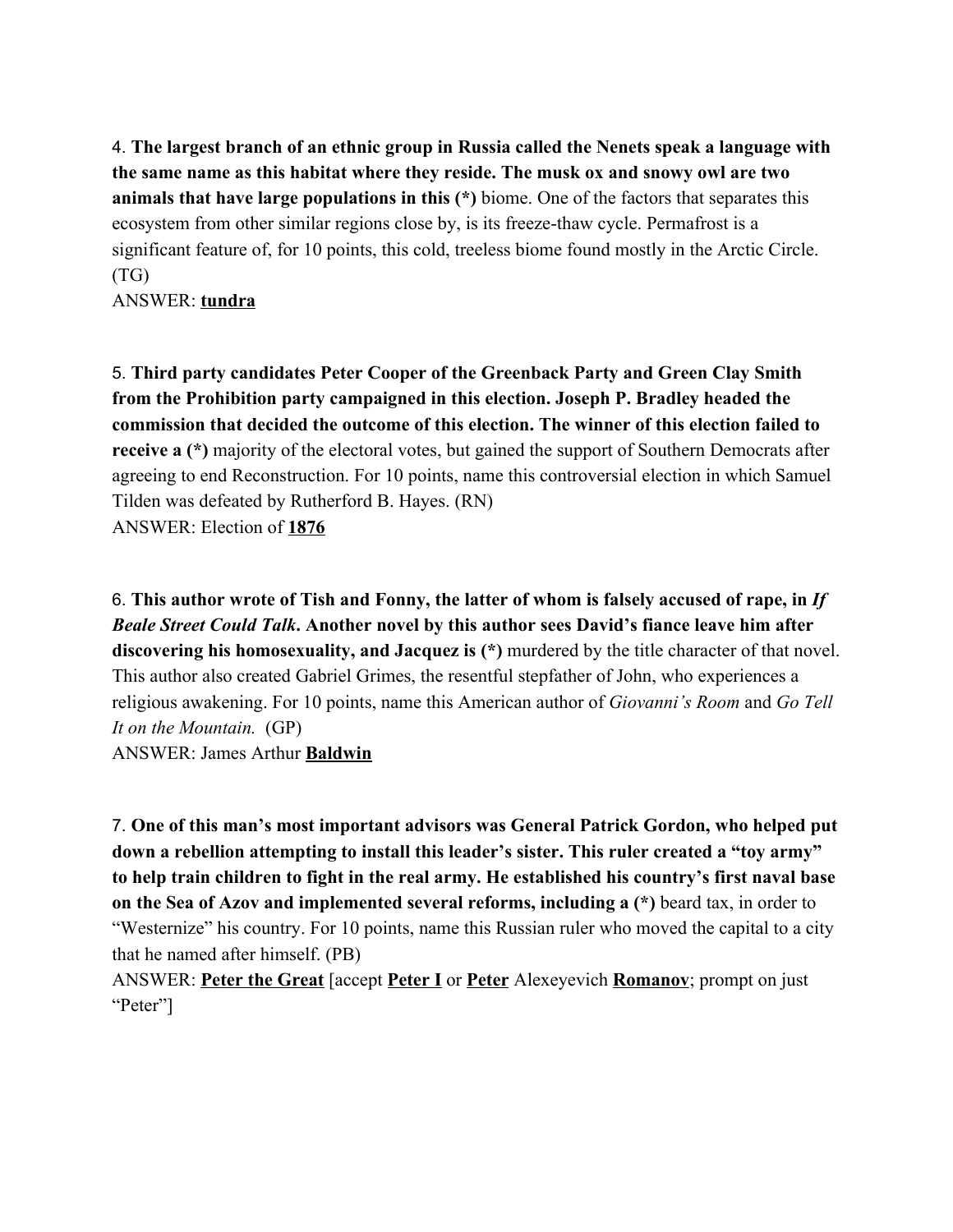8. **Before an event involving these animals, the hero Cuchulainn rejects the advances of the Morrigan, which leads her to turning into a crow to hamper him. In one story, Thor used one of these animals as bait when fishing for Jormungandr. Both the seventh and the tenth labors of Heracles involved these animals, which he had to (\*)** steal from Geryon. The Egyptian goddess Hathor was depicted with the head of this animal. For 10 points, name these animals that some Hindus worship because of their life sustaining milk.(MR) ANSWER: **Cows** [Accept bull, cattle, bovine, or clear knowledge equivalents]

9. **The site of the Battle of Greasy Grass, which is also known by a more famous name, is located in this modern-day state. This state is home to several natural attractions including Lake McDonald and Pictograph Cave. The Museum of the Rockies is located in this state's town of (\*)** Bozeman. This state is also home to Glacier National Park. For 10 points, name this state with capital at Helena, and whose largest city is Billings.(PB) ANSWER: **Montana**

10. **This humanoid character appears as a statue in** *Metal Gear Solid:The Twin Snakes* **and as a referee in** *Mike Tyson's Punch-Out!!* **He was voiced by "Captain" Lou Albano in an animated TV series based on him. In his first appearance, his pet monkey captures his girlfriend, (\*)** Pauline. This character has had various professions throughout his appearances, including a doctor and a golf player. In this character's most recent main-series game, he is joined by the sentient hat Cappy. For 10 points, name this character, an Italian plumber who is often accompanied by his brother Luigi. (OK) ANSWER: **Mario**

11. **This author created the character little Mignon, who is part of a company that puts on Shakespeare's** *Hamlet.* **In a novel by this author, the title character reads his translation of** *Ossian* **to his romantic interest, and later tells Albert he is "going on a journey" after asking for (\*)** two pistols. In his most famous work, the title character lusts for Gretchen after making a wager with Mephistopheles. For 10 points, name this German author of *Wilhelm Meister's Apprenticeship*, *The Sorrows of Young Werther,* and *Faust*. (GP) ANSWER: Johann Wolfgang von **Goethe**

12. **The digits of the Styx number are determined by counting the bonds between this element and hydrogen. The Wade-Mingos rules are used for predicting the structure of clusters containing this element which, along with gallium, is used to dope p-type semiconductors. This element only wants (\*)** 6 electrons in its valence shell, so it is often cited as a violator of the octet rule. For 10 points, name this element with atomic number 5 and chemical symbol "B." (MR) ANSWER: **Boron**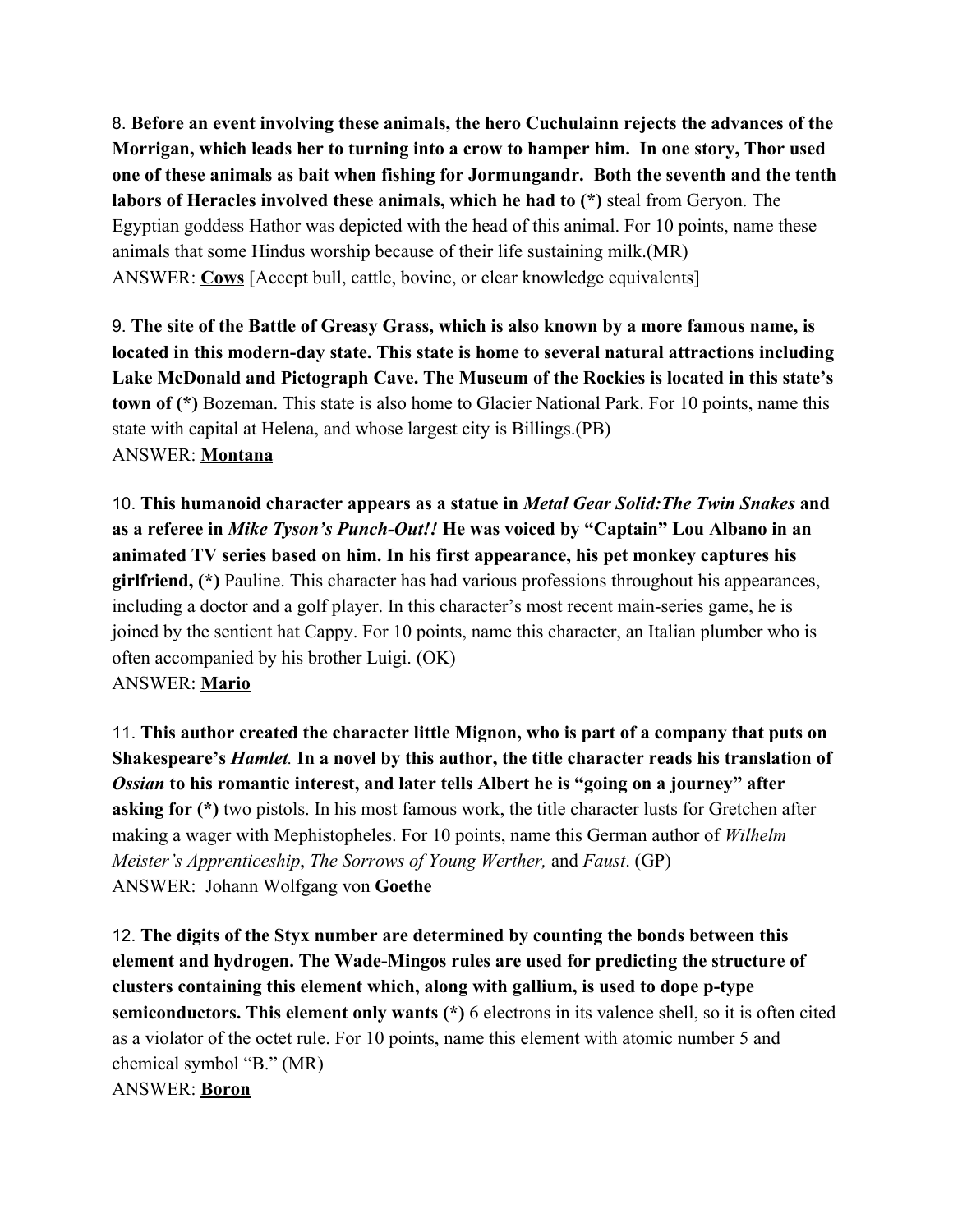13. **This uprising was partially sparked by the Juye Incident and a flood, both of which took place in the Shandong province. Clemens von Kettler was killed during this event, which was put down by the 8-nation alliance. The Empress Dowager Cixi supported this uprising which aimed to eliminate Western (\*)** "spheres of influence". For 10 points, name this 1898-1901 Chinese anti-foreigner rebellion led by the Society of Righteous and Harmonious Fists.(RN)

ANSWER: **Boxer** Rebellion [or **Yihequan** Movement; accept equivalents like **Boxer** Uprising]

14. **Fourteen paintings in this man's signature style adorn the walls of his namesake chapel in Houston, Texas. This artist's earlier "multiforms" such as** *Blue, Orange, Red***, featured vibrant colors while later, darker works in that style seem to parallel his own life. He painted several of his (\*)** Seagram Murals before breaking his contract because he was unhappy with the dining atmosphere in the Four Seasons. For 10 points, name this Russian-Jewish American pioneer of color field painting.. (MR/TG) ANSWER: Mark **Rothko**

15. **This scientist first came to public attention through a documentary filmed by their spouse and narrated by Orson Welles. This person co-authored a book with Gail Hudson titled** *Seeds of Hope: Wisdom and Wonder from the Plants***, but delayed its release to address accusations of plagiarism. Gigi, Frodo, Goliath, and David (\*)** Greybeard were subjects observed by this primatologist at Gombe Stream National Park. For 10 points, name this biologist who studied chimpanzees in Tanzania. (TG) ANSWER: Jane **Goodall**

16. **The manuscript for this man's opera** *Don Sanche* **was lost for thirty years. This man was inspired to become as great a virtuoso on his instrument as Paganini, basing six etudes for piano on his work. This composer, who had a namesake (\*)** mania, composed the *Mephisto Waltzes*. For 10 points, name this Hungarian composer of *Transcendental Etudes* and *Hungarian Rhapsodies*.(RN) ANSWER: Franz **Liszt**

17. **This quantity's namesake factor is found by taking the cosine of the phase angle. This quantity is found by taking the charge squared times the acceleration squared all over the speed of light cubed in the Larmor formula. In mechanics, this value is equal to the dot product of (\*)** force and velocity. This value equals the product of voltage and charge in circuits. For 10 points, name this value, equivalent to work done per unit time, measured in watts. (MR) ANSWER: **power**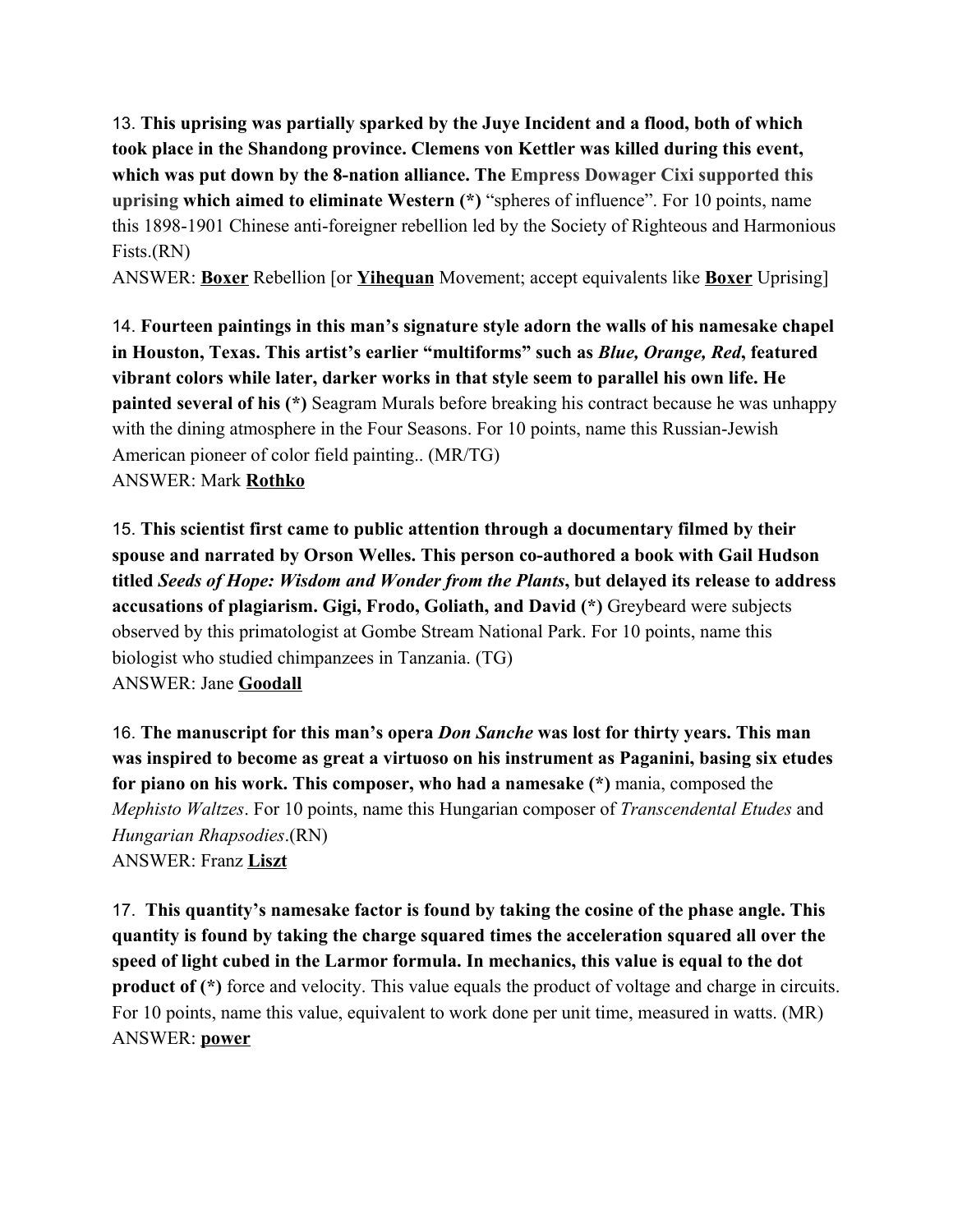18. **This battle was preceded by one side's landing at Milford Haven, and it saw forces led by the Earl of Oxford charge forces of the Duke of Norfolk at a field known as Redemore. This battle, which took place near Ambion Hill, had its outcome shaped by the decision of the Earl of Northumberland to (\*)** not engage his troops. This battle resulted in the decline of the Plantagenets and the rise of the Tudors. For 10 points, name this 1485 battle which effectively ended the Wars of the Roses and elevated Henry VII to the throne. ANSWER: Battle of **Bosworth Field** (RN)

19. **One of these compounds is often used in the treatment of migraines and is called riboflavin. These molecules are characterized by their chemical properties, not by their size. In humans, four of these compounds are fat soluble and (\*)** nine of them are water soluble. If these organic compounds cannot be synthesized by an organism, they are called essential. For 10 points, name these chemical compounds that come in types like B12 and D. (MR)

ANSWER: **vitamins** [accept **B vitamins** before fat soluble]

20. **This poetic form was popularized in Brazil by Guilherme de Almeida, and it originally served as the opening stanza of another form before being used independently. Sixty of these poems were commentated on in** *The Seashell Game*, **which paired them based on seasonal references. This form was combined with prose in (\*)** *haibun*, which was used to write *The Narrow Road to the Deep North*. For 10 points, name this poetic style, mastered by Matsuo Basho, which consists of a 5-7-5 syllable structure. (TR) ANSWER: **Haiku** [or **hokku**]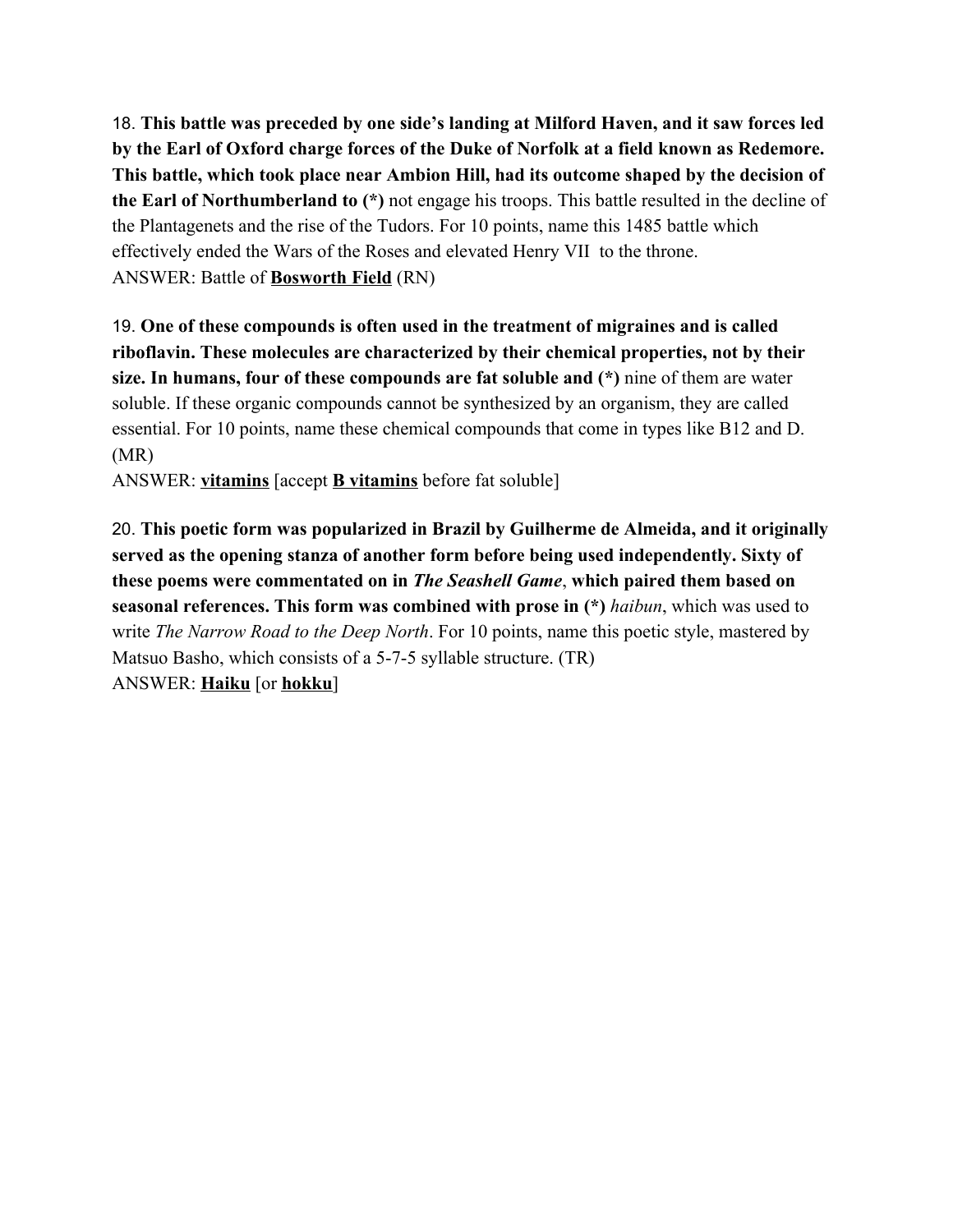#### BONUSES

1. For 10 points each, answer the following about these philosophers. (RN)

[10] This transcendental idealist philosopher authored a set of three critiques and wrote such works like *Groundwork of the Metaphysics of Morals*.

#### ANSWER: Immanuel **Kant**

[10] Kant coined this term, which is defined as a moral law that is unconditional or absolute for all agents. It states that you should only act according to maxims that you wish to become universal law.

#### ANSWER: **Categorical Imperative**

[10] This German Philosopher criticized Kant's work in *Kant and the Problem of Metaphysics*. He never completed his magnum opus, *Being and Time.*

#### ANSWER: Martin **Heidegger**

2. For 10 points each, answer these questions about a Roman General who took the name Felix.(AP)

[10] This Roman statesman led several civil wars against Gaius Marius and defeated the Kingdom of Pontus in the Mithridatic Wars.

ANSWER: Lucius Cornelius **Sulla**

[10] During the Social War, Sulla received a crown made out of this material. Receiving such a crown was considered the highest military honor in the Republic.

#### ANSWER: **grass**

[10] Sulla is credited for reviving this office which had not been used since Gaius Servilius Geminus held it following the Second Punic War.

#### ANSWER: **Dictator**

3. Each chapter of this novel begins with a recipe, which are connected to events in the protagonist's life. For 10 points each: (OK)

[10] Name this novel, in which Tita de la Garza eventually dies while eating a box of candles after her lover Pedro dies.

## ANSWER: *Like Water for Chocolate*

[10] *Like Water for Chocolate* is by this Mexican author, who has also written *The Law of Love* and *Swift as Desire*.

## ANSWER: Laura **Esquivel**

[10] Esquivel has also written a novel about the life of this woman, whose sons are the focus of an essay by Octavio Paz.

## ANSWER: **La Malinche** [accept **Dona Marina**]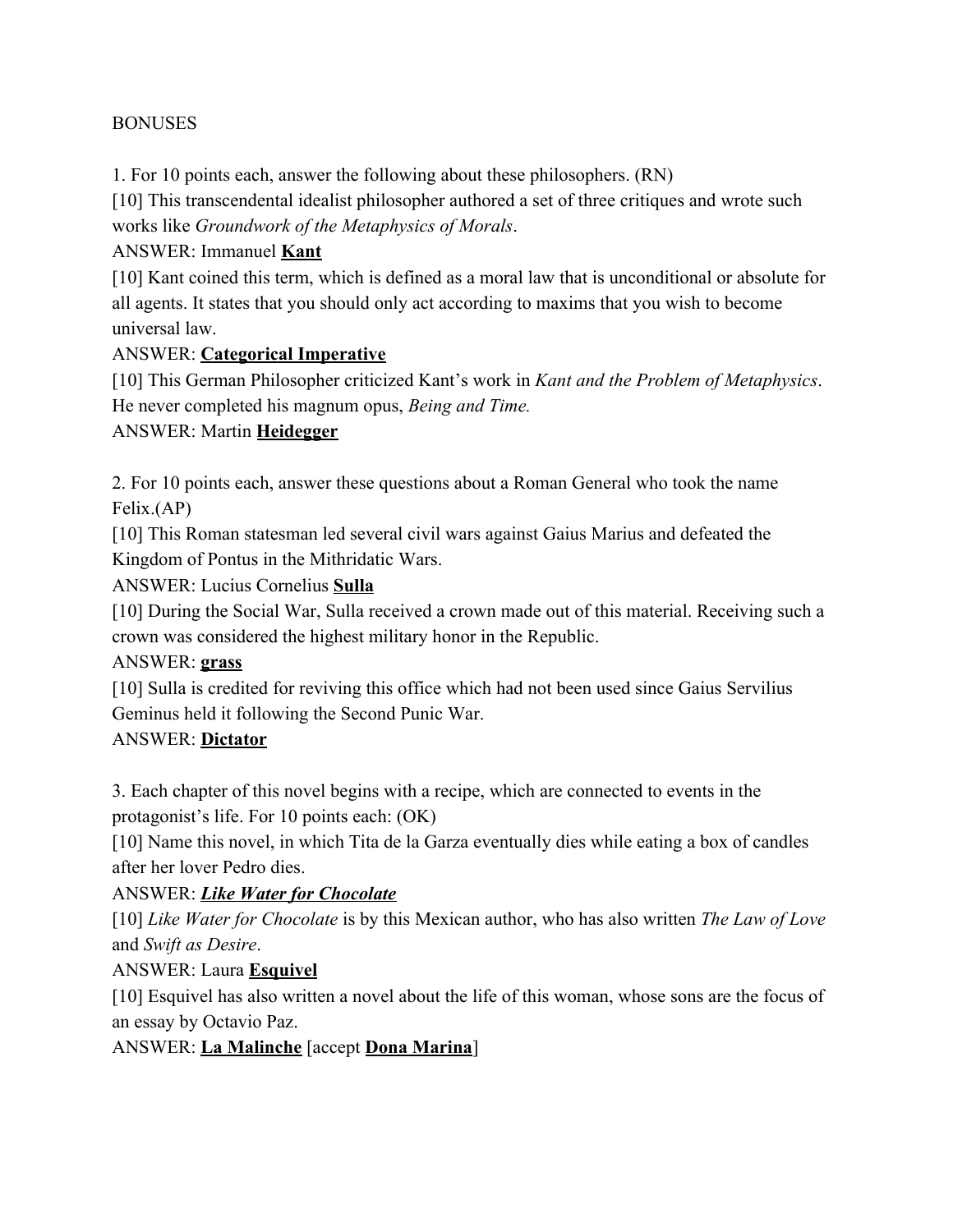4. Some refer to the twenty-four musician ensemble Klangforum Wien as the third one of these schools. For 10 points each: (TG)

[10] The second of these so named schools of composers was comprised of Arnold Schoenberg and his students Alban Berg and Anton Webern.

ANSWER: **Viennese** Schools

[10] Schoenberg was known for this compositional system which uses the semitones of an octave in a predetermined sequence.

ANSWER: **twelve tone** scale

[10] The First Viennese School is normally used to refer to Mozart, Beethoven and Haydn, although this composer of the *Trout Quintet* and *Winterreise* is sometimes included. ANSWER: Franz **Schubert**

5. German physician Robert Koch identified the causative agent of this disease as *Bacillus anthracis.* For 10 points each: (MR)

[10] Name this disease that can cause cutaneous, gastrointestinal, and respiratory infections. ANSWER: **Anthrax**

[10] Shortly after 9/11, Bruce Edwards Ivins carried out the Amerithrax attacks by delivering anthrax to several senators through this method.

ANSWER: **Mail**ing them spores [accept any reasonable equivalent]

[10] This man developed the first vaccine for anthrax, and also created one for rabies.

ANSWER: Louis **Pasteur**

6. This millenarian Christian denomination does not believe in the Trinity, instead believing that Jesus is God's only direct creation. For 10 points each:

[10] Members of this religious group adhere to the teachings of Charles Taze Russell and worship in Kingdom Halls.

ANSWER: **Jehovah's Witnesses** [ or The **Watchtower Bible And Tract Society**]

[10] Along with their magazine, *Awake!*, Jehovah's Witnesses pass out this monthly publication in their door-to-door ministry.

ANSWER: *The Watchtower Announcing Jehovah's Kingdom*

[10] This Jehovah's Witness and *Purple Rain* rockstar played a cover of Bob Dylan's *All Along the Watchtower* in his Super Bowl 41 halftime show.

ANSWER: **Prince** Rogers Nelson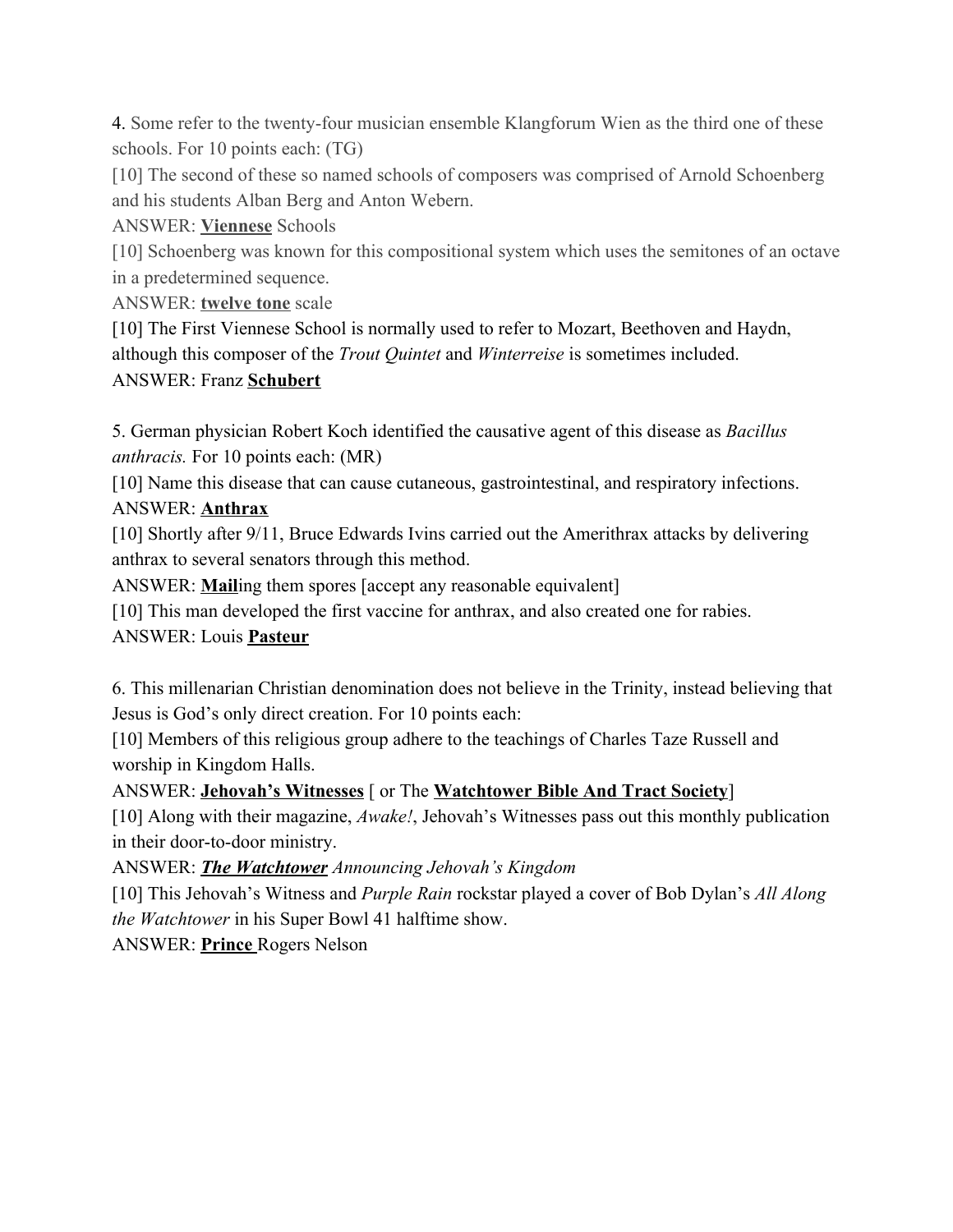7. These organelles are found free floating in the cytoplasm in prokaryotes, while they are often bound to the rough endoplasmic reticulum in eukaryotes. For 10 points each: (MR) [10] Name these organelles that are the site of translation.

#### ANSWER: **ribosomes**

[10] Ribosomes can be found in prokaryotes because they do not have this property.

Mitochondria have the "double" type of this property.

ANSWER: **bound by a membrane** [accept reasonable equivalents like "having a membrane"] [10] Distances in ribosomes are measured by using this unit, which is actually a measure of time equal to ten to the negative thirteen seconds.

#### ANSWER: **Svedberg**s

8. For 10 points each, answer the following about a supreme court chief justice. (RN)

[10] This man was the first Chief Justice of the United States. He later retired from the position to become the governor of New York.

ANSWER: John **Jay**

[10] Jay was the namesake of a 1794 treaty between the U.S. and this other nation which extended the Treaty of Paris.

## ANSWER: **Great Britain**

[10] Jay was succeeded as Chief Justice by this man who served as Governor of South Carolina during the American Revolution

## ANSWER: John **Rutledge**

9. This man's works depicting 20th century American life feature saturated colors and simplified shapes and details in order to create a sense of "soft" realism. For ten points each: (MP)

[10] Name this artist whose works include *Morning Sun*, *Chop Suey*, and *Automat*. ANSWER: Edward **Hopper**

[10] Hopper was a member of this school of art known for portraying daily life in New York. ANSWER: **Ashcan** School

[10] This leading figure of the Ashcan School and organizer of "The Eight" painted *Snow In New York*.

ANSWER: Robert **Henri**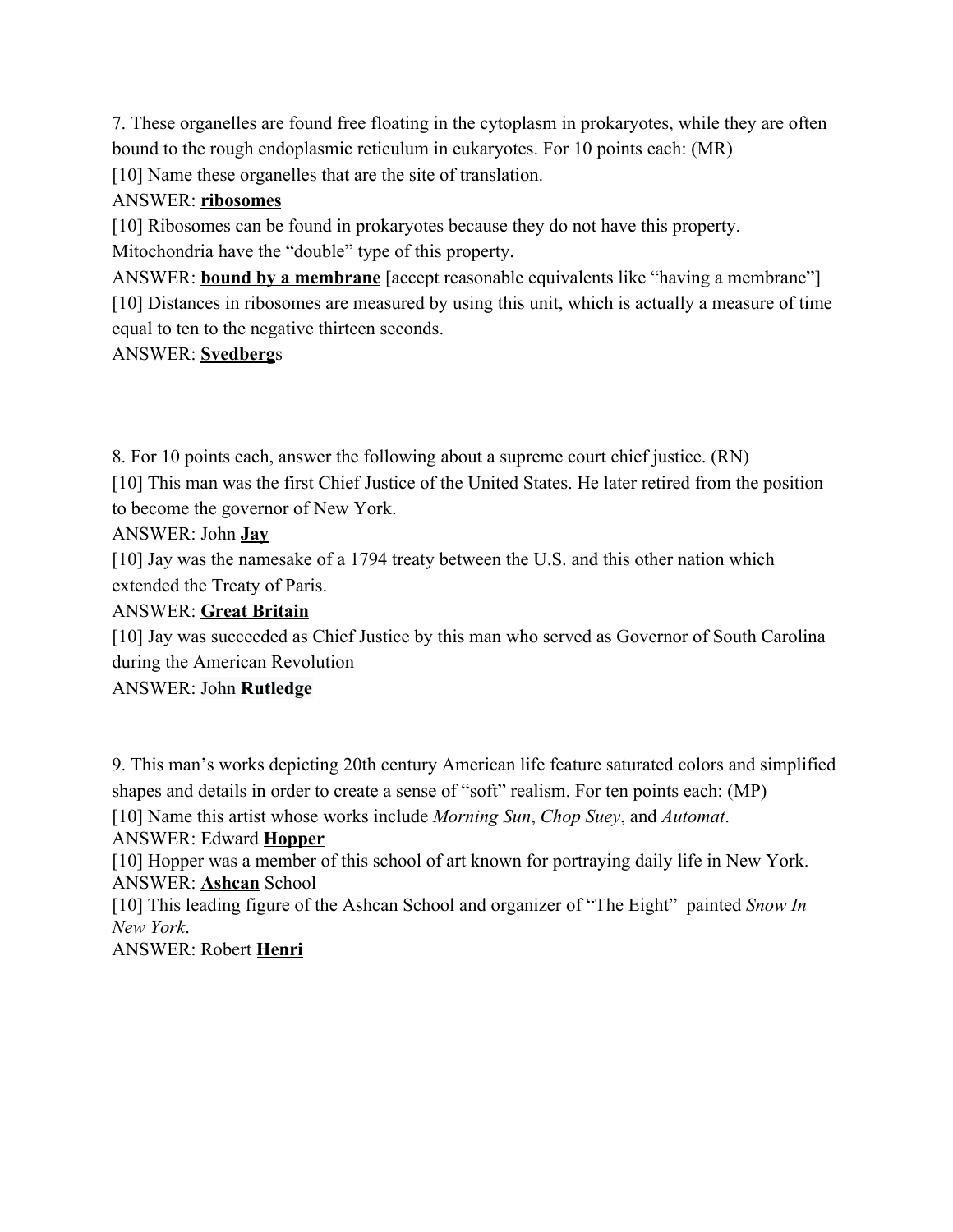10. In this poem, "All the world wondered" as the titular group "Came through the jaws of Death". For 10 points each: (GP)

[10] Name this poem which starts "Half a league, half a league, Half a league onward," and details a group riding "into the valley of Death".

ANSWER: "The **Charge of the Light Brigade"**

[10] "The Charge of the Light Brigade" was written by this British poet, who also wrote "Crossing the Bar".

ANSWER: Alfred, Lord **Tennyson**

[10] Tennyson also wrote this poem in which the title man hopes to "see the great Achilles" and gives instruction to his son Telemachus.

ANSWER: "**Ulysses**"

11. In 2017, this award was given to Kip Thorne, Rainer Weiss, and Barry Barish. For 10 points each: (MR)

[10] Name this award that was given to Max Planck in 1918...

ANSWER: **Nobel Prize in Physics** [Prompt on "Nobel"; accept clear knowledge equivalents] [10] The team of Thorne, Weiss, and Barish was given their Nobel in physics for the observation of this phenomenon.

ANSWER: **Gravitational Waves**

[10] Gravitational waves were first detected at these facilities. There are Enhanced and Advanced versions of this system.

ANSWER: **LIGO** [or **Laser Interferometer Gravitational-Wave Observatory**]

12. This collection of rocks orbiting the sun is located between the orbits of Mars and Jupiter. For 10 points each: (MR)

[10] Name this group of objects, which includes the dwarf planet Ceres.

ANSWER: **Asteroid Belt**

[10] Ceres was discovered by this Italian astronomer on January 1st, 1801.

ANSWER: Giuseppe **Piazzi**

[10] This asteroid is the second most massive body in the Asteroid Belt. It is named after the Roman goddess of the hearth.

ANSWER: **Vesta**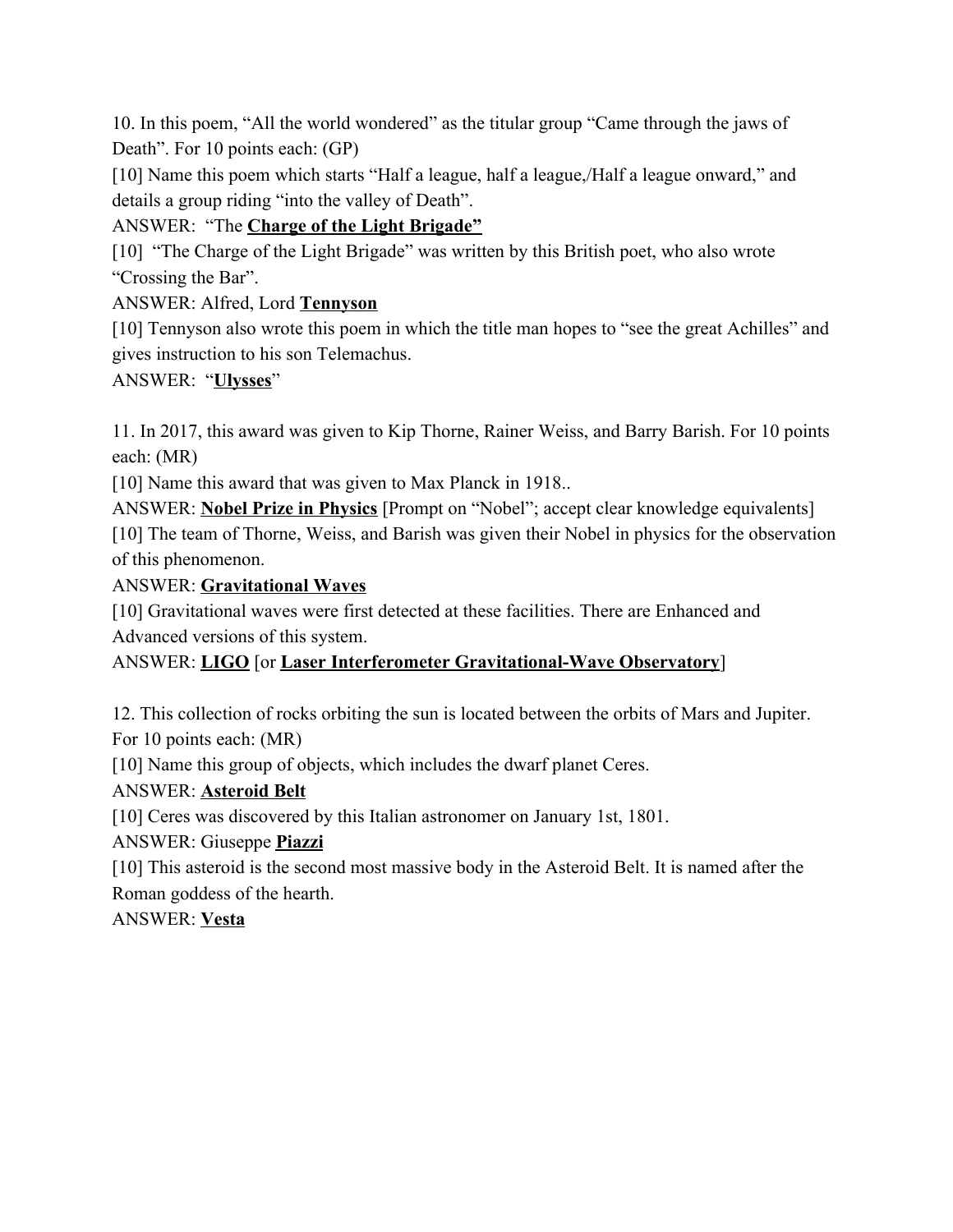13. This author's chamber plays include *The Ghost Sonata* and *The Pelican*. For 10 points each:  $(OK)$ 

[10] Name this playwright, who is also famous for *A Dream Play* and *Miss Julie*.

# ANSWER: August **Strindberg**

[10] Strindberg is from this country, whose Nobel Laureates in Literature include Selma Lagerlof and Tomas Transtromer.

# ANSWER: **Sweden**

[10] Strindberg is also famous for a novel describing a room of this color. This color titles a chamber in a classical Chinese novel as well as a novel by Orhan Pamuk.

## ANSWER: **red**

14. World War I is known for its U-Boat attacks and trench warfare, but the war did have one major surface engagement at sea. For 10 points each: (TG)

[10] Over 250 British and German ships fought in this naval battle that, while technically indecisive, left the British in control of the North Sea.

# ANSWER: Battle of **Jutland**

[10] The majority of the Jutland peninsula is part of this country with capital of Copenhagen. ANSWER: **Denmark**

[10] Admiral Jellicoe of Britain successfully committed this feat against Admiral Scheer of Germany twice during the Battle of Jutland. This technique allows one fleet to fire all of their guns while only receiving fire from the forward guns of their enemy.

# ANSWER: **Crossing the T**

15. Charles Spearman developed the g factor after observing this phenomenon in schoolchildren. For 10 points each: (RN)

[10] Name this cognitive ability whose quotient can be measured in the Stanford-Binet test. ANSWER: **Intelligence**

[10] This effect named after a New Zealand researcher describes the generational rise in intelligence.

## ANSWER: **Flynn** Effect

[10] Only about 2 percent of a population has an IQ above 130, which is the minimum required to join this high IQ society.

ANSWER: **Mensa** International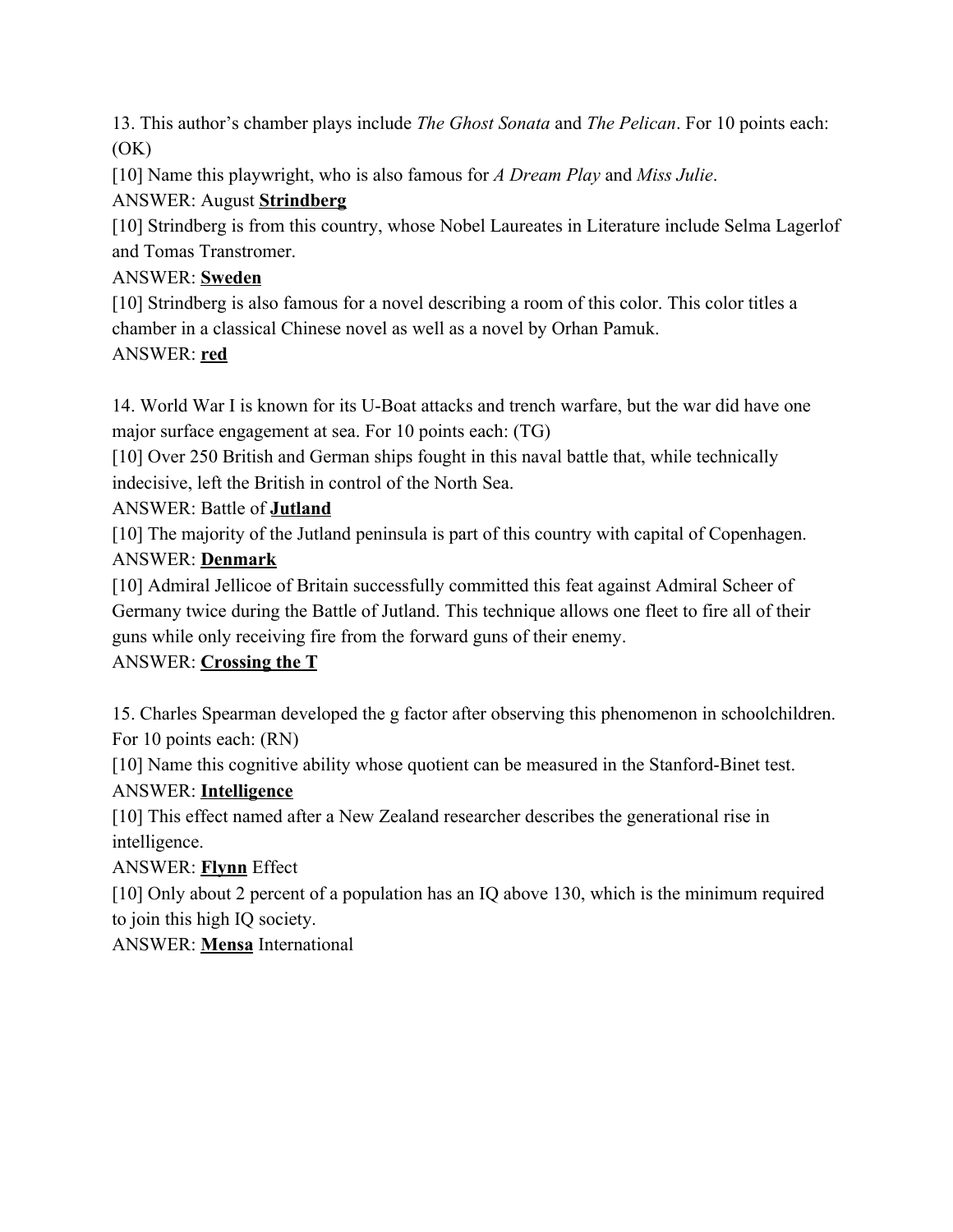16. In later life, this author rarely left her bedroom, and very few of her poems were published while she was alive. For 10 points each: (OK)

[10] Name this American poet, who had an idiosyncratic grasp of punctuation and was known as the "Belle of Amherst".

# ANSWER: Emily **Dickinson**

[10] Many of Dickinson's poems are about nature, including "A narrow fellow in the grass", which is about this type of animal described as "a Whip Lash."

# ANSWER: **snake**

[10] In another poem, this figure is described as a "distant-- stately lover", who woos her "by His Son." Dickinson also called this figure "jealous" in another poem.

# ANSWER: **God**

17. In June and July, the world was captivated by the dramatic rescue of twelve young soccer players and their coach. For 10 points each: (TG)

[10] The team had become trapped in one of these locations due to flooding.

# ANSWER: **cave**

[10] The Tham Luang Nang Non Cave was in the Chiang Rai Province in this country. This country's King Rama X announced that he would sponsor the funeral of Saman Kunan, the only casualty of the rescue.

## ANSWER: **Thailand**

[10] Kunan was a retired member of this special operations force in Thailand. Members of these elite Navy divers from several countries assisted in the rescue.

## ANSWER: Thai Navy **Seal**s

18. For 10 points each, name these American mountain ranges. (RN)

[10] This mountain range has its highest point at Turner Ward Knob. It primarily runs through Arkansas and Missouri.

## ANSWER: **Ozark** Range

[10] This range runs through Northeast New York and has its highest point at Mount Marcy.

## ANSWER: **Adirondack** Range

[10] This range runs for for 700 miles along the Northwest coast of the U.S. and Canada. The active volcano Mt. St. Helens is a part of this range.

## ANSWER: **Cascade** Range